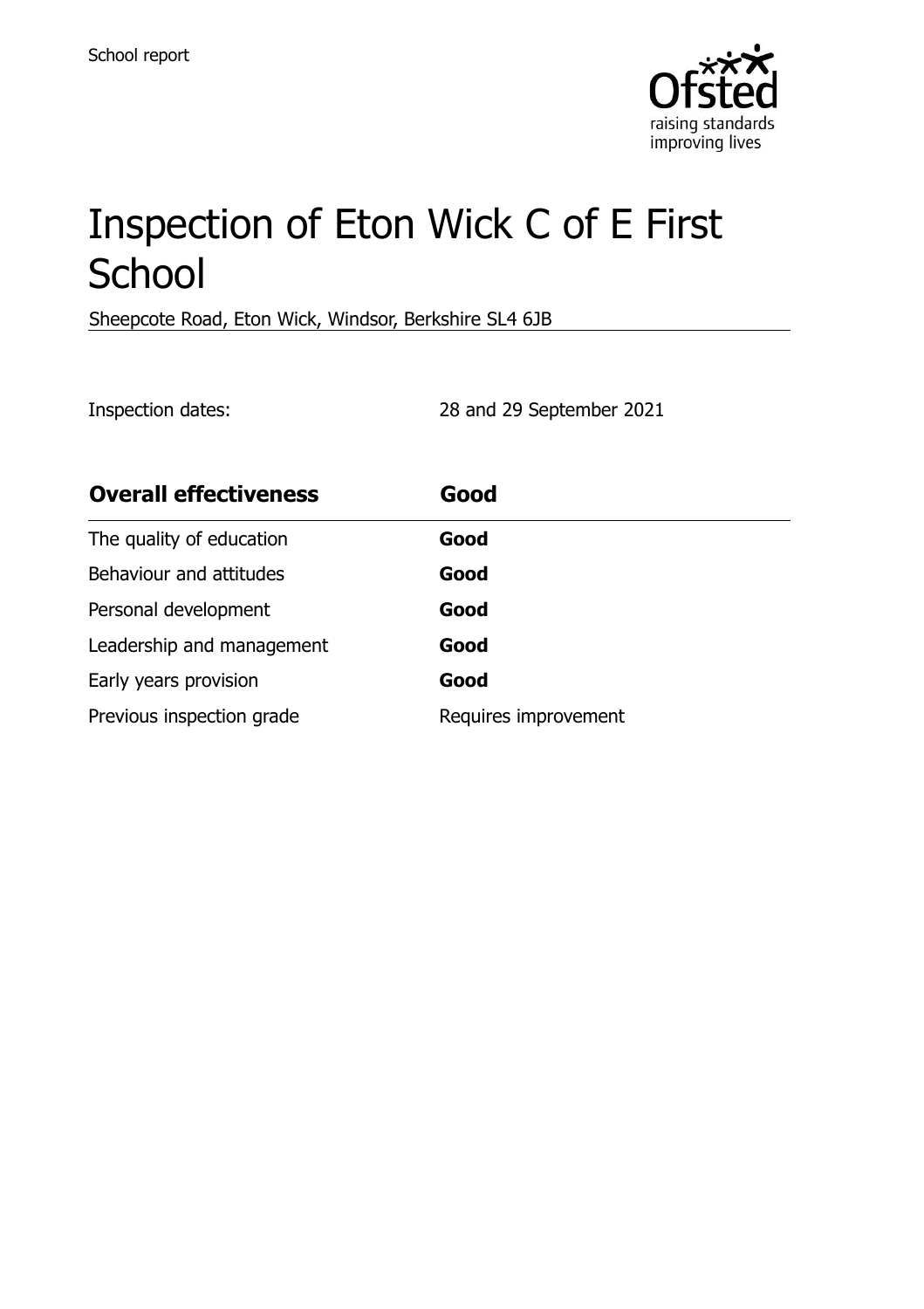

## **What is it like to attend this school?**

Children relish learning at Eton Wick. They are proud to have their name added to the headteacher's 'golden book' when they have tried hard with their work. Pupils especially love reading and talk excitedly about the different books they have read. They are very keen to improve their reading so they can choose to read any book.

Pupils are happy because everyone behaves well. Staff have high expectations of behaviour. They help children to understand the rules and routines as soon as they start in Nursery. Staff are alert to any unkind behaviour and bullying is extremely rare. If pupils need reminding about making good behaviour choices, adults do this swiftly and calmly. Pupils use the buddy bench well to help them find friends to play with.

Pupils feel safe in this school. They are confident that staff will always help them if they have a problem. Pupils know that adults listen to their suggestions to improve the school. They enjoy the range of leadership roles available, such as the school council, worship council and well-being warrior. In these positions, pupils contribute to the design of events such as 'Well-being Wednesdays'. This gives them a powerful voice in this happy school.

### **What does the school do well and what does it need to do better?**

Leaders and staff have worked well together to improve this small school. Since the previous full inspection, they have strengthened the teaching of mathematics and English. Staff closely check pupils' understanding in these subjects and use this information to adapt their teaching. As a result, pupils are developing the knowledge and skills they need to achieve well.

Children get off to a good start in early years when learning to read. Staff share rhymes and games from the very start of Nursery to help them begin to hear and recognise sounds. This ensures children are well prepared for the effective teaching of phonics from the beginning of Reception. Teachers support pupils well, so they become increasingly fluent and accurate readers. Leaders ensure that pupils' reading books are closely matched to the sounds they have learned. Staff share with parents the sounds their children are learning each week so they can support them at home. Pupils who struggle to read have extra time and support to practise to help them keep up.

Plans in other subjects contain the broad content in the right order for pupils to learn. However, leaders have not yet identified what is the most important knowledge pupils need to remember for future learning. So, although teachers routinely check what pupils have learned during lessons, they do not always focus on the key knowledge they need to retain. Leaders recently moved to subjects being taught individually rather than combined as a topic to improve this. They are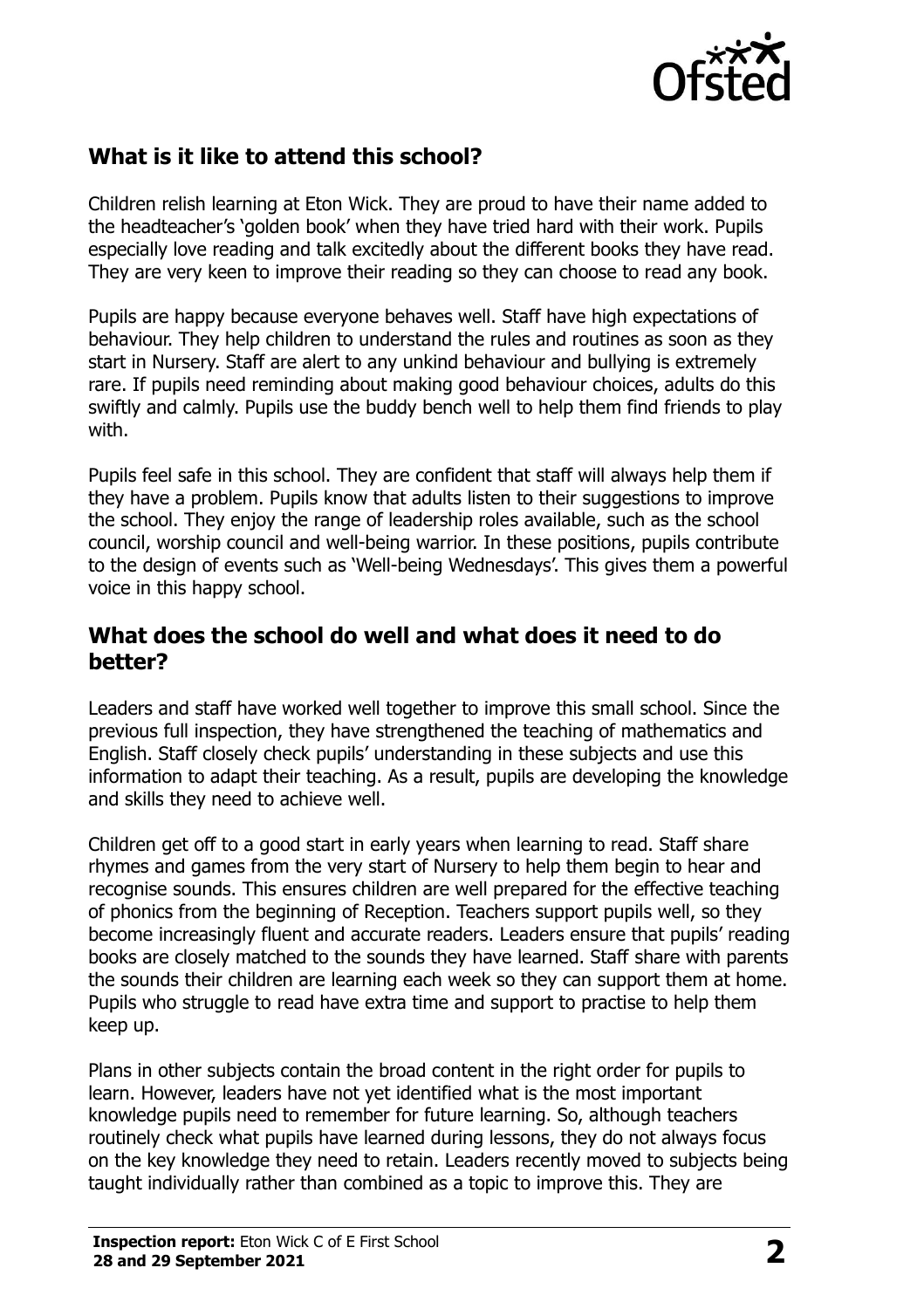

developing subject leader roles to strengthen plans and staff's understanding of how pupils learn the curriculum.

Pupils' additional needs are identified swiftly. Those with special educational needs and/or disabilities (SEND) are supported well in English and mathematics. The special educational needs and disabilities coordinator (SENDCo) carefully reviews the progress that pupils with SEND make in these subjects and advises staff where needed. This is not yet the case in other subjects.

Respectful relationships are the heart of this school. Staff model how to speak to other people. They use consistent language when talking to pupils about behaviour. This helps pupils respond well to adults and to each other. The calm routines help pupils to focus during their lessons. They have positive attitudes to learning. For example, children in early years were observed enjoying a role-playing game together after a visit from a police officer. Pupils in Year 2 had high levels of concentration during a lesson putting the lives of significant people in chronological order.

Leaders have a strong ambition to provide a wide range of personal development opportunities. Pupils learn about some of the celebrations from the world's main faiths, starting from their own experiences. This helps them to be welcoming of others' backgrounds and beliefs. Books and stories are used as a starting point to discuss important social issues, such as child refugees. In the early years, children are encouraged to make good choices about eating well, and they are helped to manage their emotions. Older pupils learn the importance of having a healthy body and healthy mind through the wide range of clubs available.

Governors have provided appropriate support for the school, especially during the partial closures. They have used visits to the school to review improvements with pupils and staff and to check on their well-being. However, they do not have the knowledge required to sufficiently challenge leaders about the curriculum.

## **Safeguarding**

The arrangements for safeguarding are effective.

Staff confidently understand their roles within a strong safeguarding culture. This includes teaching pupils to safely manage risk and ensure they know how to keep themselves safe online.

Extra training has helped staff learn about different aspects of safeguarding. They know what signs to be alert to, especially with the youngest children in early years. There are clear systems for reporting and recording concerns which lead to swift actions being taken. Leaders work well with families to offer support. They are confident to request further action from external agencies if they are not satisfied with the response.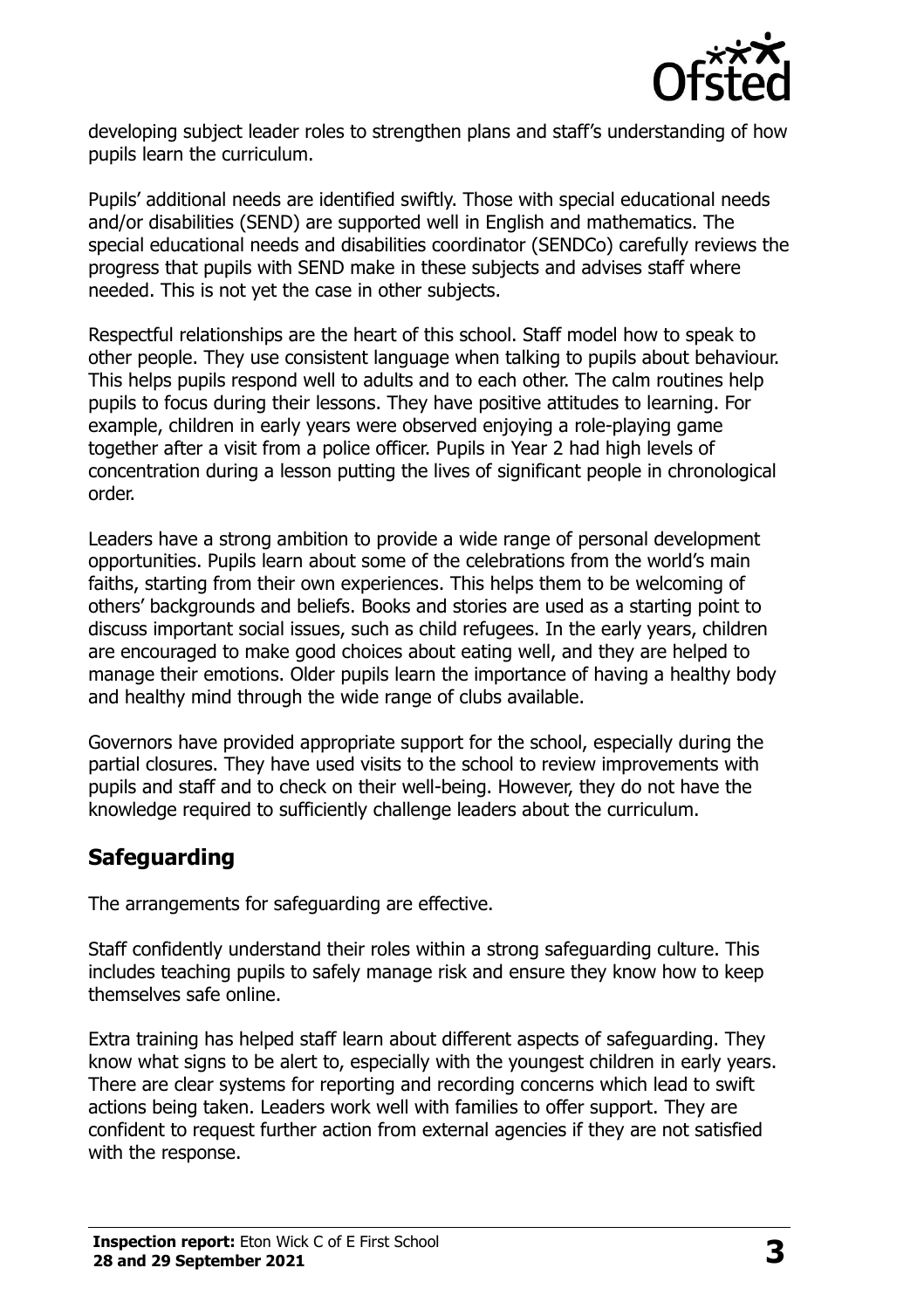

## **What does the school need to do to improve?**

#### **(Information for the school and appropriate authority)**

- Science and foundation subject plans contain broad content, but they do not prioritise the key learning that pupils should remember or that teachers should check they have learned. Leaders should refine subject plans to precisely identify the most important knowledge and skills for all children to learn, starting from the early years. Teachers then need to check that pupils have remembered it and use this information to adjust future lessons where needed. Leaders have already taken action to address this weakness over the coming year. For this reason, the transitional arrangements have been applied.
- Most subject leaders are new to their role. They are not sufficiently experienced or skilled to lead their subjects. Senior leaders must make sure that subject leaders have training to support them to refine planning, support colleagues, monitor how well plans are implemented and check how well pupils are learning.
- Governors do not have enough understanding to challenge leaders about the curriculum. Consequently, they do not understand how effective the curriculum is in helping children to learn. Governors need to improve their knowledge and skills so they can sufficiently hold leaders to account for the quality of education.

### **How can I feed back my views?**

You can use [Ofsted Parent View](http://parentview.ofsted.gov.uk/) to give Ofsted your opinion on your child's school, or to find out what other parents and carers think. We use information from Ofsted Parent View when deciding which schools to inspect, when to inspect them and as part of their inspection.

The Department for Education has further quidance on how to complain about a school.

If you are the school and you are not happy with the inspection or the report, you can [complain to Ofsted.](http://www.gov.uk/complain-ofsted-report)

## **Further information**

You can search for [published performance information](http://www.compare-school-performance.service.gov.uk/) about the school.

In the report, '[disadvantaged pupils](http://www.gov.uk/guidance/pupil-premium-information-for-schools-and-alternative-provision-settings)' refers to those pupils who attract government pupil premium funding: pupils claiming free school meals at any point in the last six years and pupils in care or who left care through adoption or another formal route.

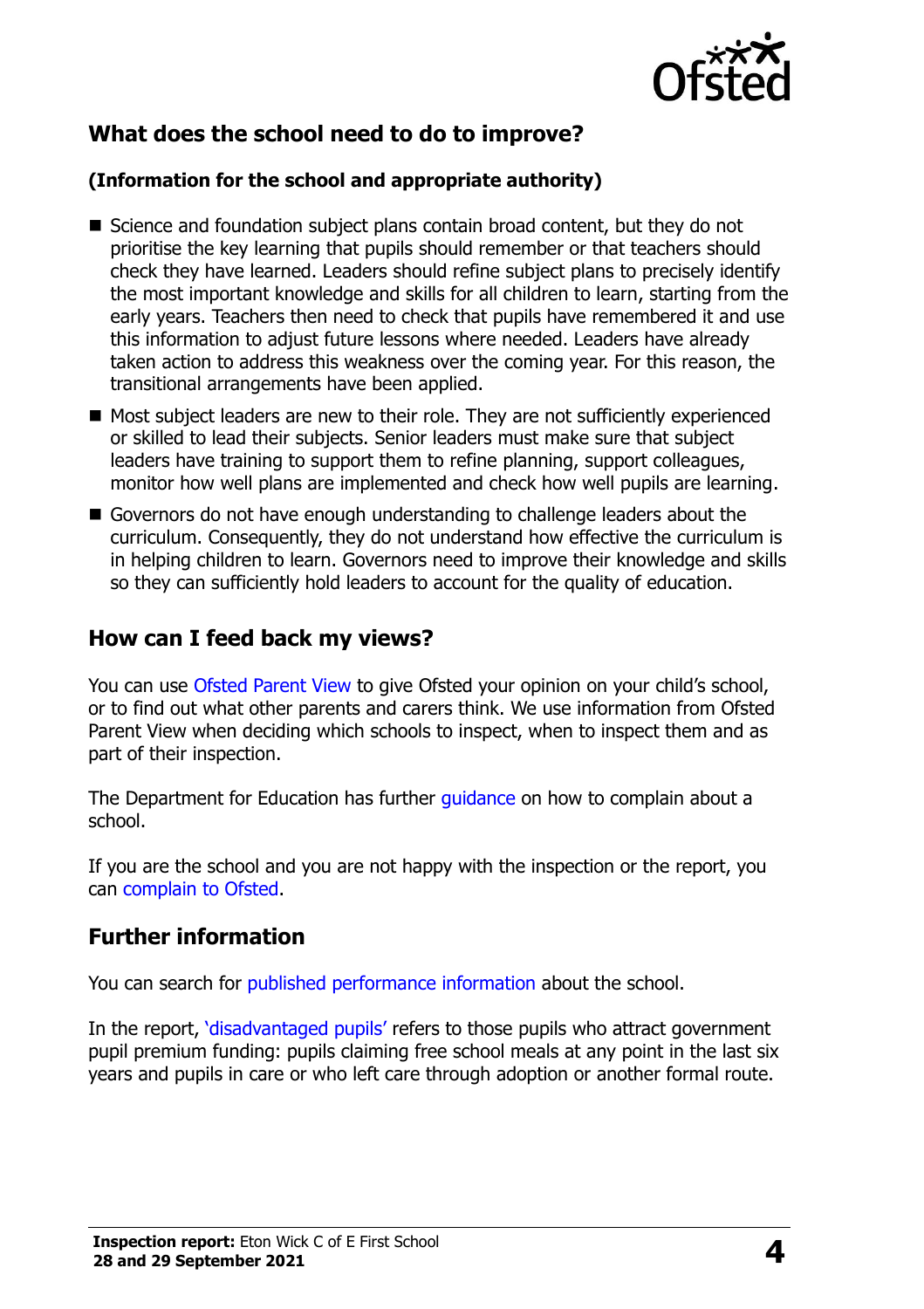

## **School details**

| Unique reference number             | 109996                                                            |
|-------------------------------------|-------------------------------------------------------------------|
| <b>Local authority</b>              | <b>Windsor and Maidenhead</b>                                     |
| <b>Inspection number</b>            | 10203133                                                          |
| <b>Type of school</b>               | <b>First</b>                                                      |
| <b>School category</b>              | Voluntary controlled                                              |
| Age range of pupils                 | $3$ to 9                                                          |
| <b>Gender of pupils</b>             | Mixed                                                             |
| Number of pupils on the school roll | 97                                                                |
| <b>Appropriate authority</b>        | The governing body                                                |
| <b>Chair of governing body</b>      | Peter Shearman                                                    |
| <b>Headteacher</b>                  | Karen Waller                                                      |
| Website                             | www.etonwickschool.org.uk                                         |
| Date of previous inspection         | 15 June 2021, under section 8 of the<br><b>Education Act 2005</b> |

## **Information about this school**

- The headteacher and deputy headteacher were appointed in an acting capacity in January 2019 and permanently from April 2019. The SENDCo is also relatively new to post.
- The chair of governors is very recently appointed, having been co-chair previously. Three other governors have joined the governing body since the last full inspection.
- Since September 2020, leaders have shortened the school week by closing at 1pm on Friday afternoons to give teachers time to work together on curriculum development. This was after consultation with parents, staff, governors and the local authority. To minimise any impact on the curriculum, leaders amended the school day structure by adding an extra two hours teaching time elsewhere during the week.
- The school does not currently use alternative provision.
- This school is a voluntary-controlled Church of England school in the Diocese of Oxford. Its last section 48 inspection took place in June 2015.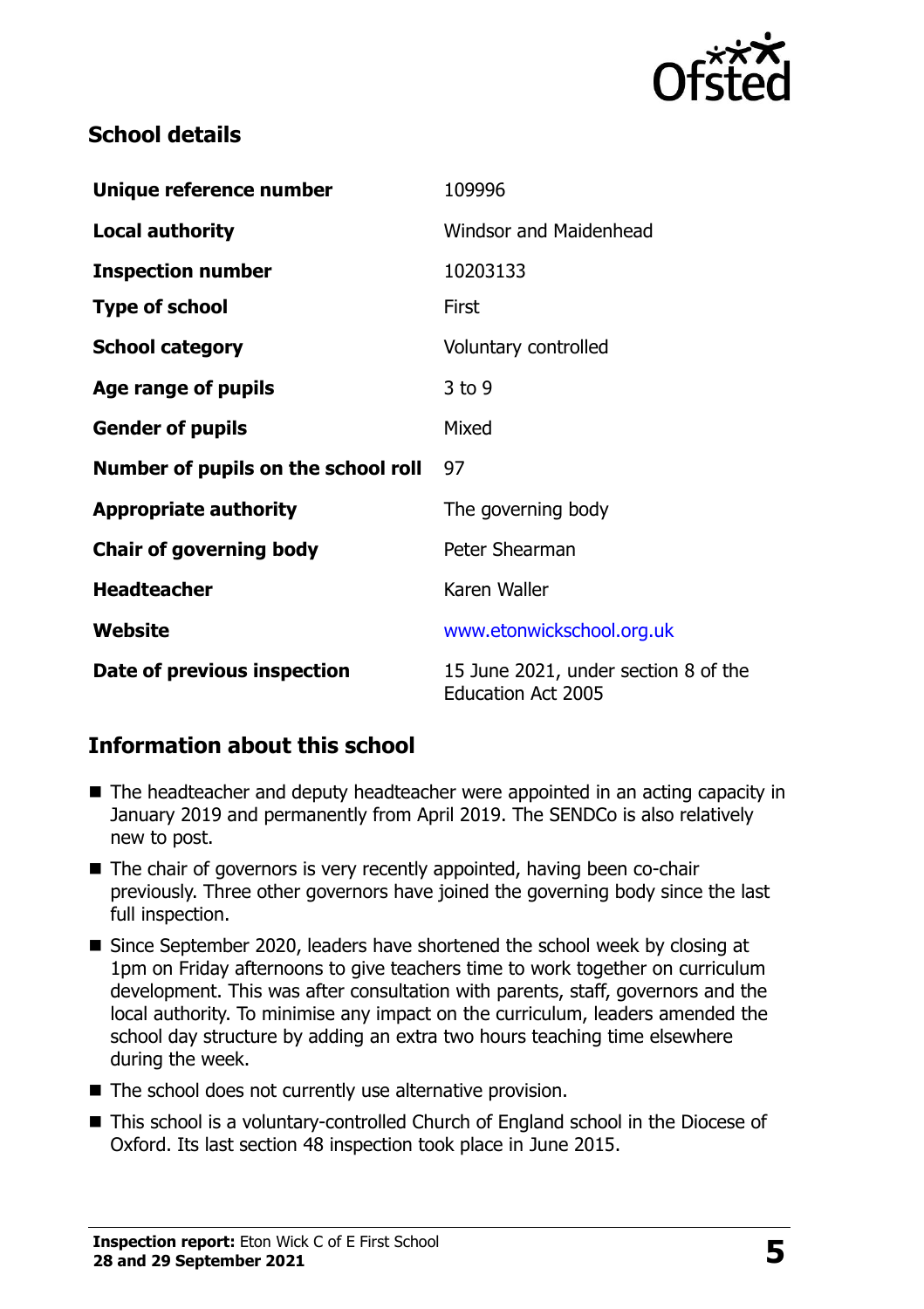

## **Information about this inspection**

The inspectors carried out this inspection under section 5 of the Education Act 2005.

- Inspectors met with the headteacher, the deputy headteacher, the SENDCo, subject leaders and teachers.
- Inspectors carried out deep dives in these subjects: reading, mathematics, computing and history. For each deep dive, inspectors met with subject leaders, looked at curriculum plans, spoke to teachers, spoke to some pupils about their learning and looked at samples of pupils' work.
- Inspectors also looked at curriculum plans and spoke to leaders about some other subjects. They also observed pupils' behaviour in lessons and on the playground.
- The lead inspector met with four governors, including the chair of the governing body. She met with two representatives from the local authority. She also had a telephone conversation with a representative from the diocese.
- Inspectors took account of 31 responses to the Ofsted Parent View survey and 34 written comments from parents. Inspectors considered the views of staff during meetings with them and took into account the 17 responses to Ofsted's staff survey.
- Inspectors reviewed school documents relating to safeguarding, including reviewing safeguarding records and training logs, talking to pupils and staff and meeting with the school's designated safeguarding lead.

#### **Inspection team**

Laurie Anderson, lead inspector Her Majesty's Inspector

Clare Morgan Clare Morgan Clare Morgan Clare Morgan Clare Clare Control Clare Morgan Clare Clare Control Of Steed Inspector